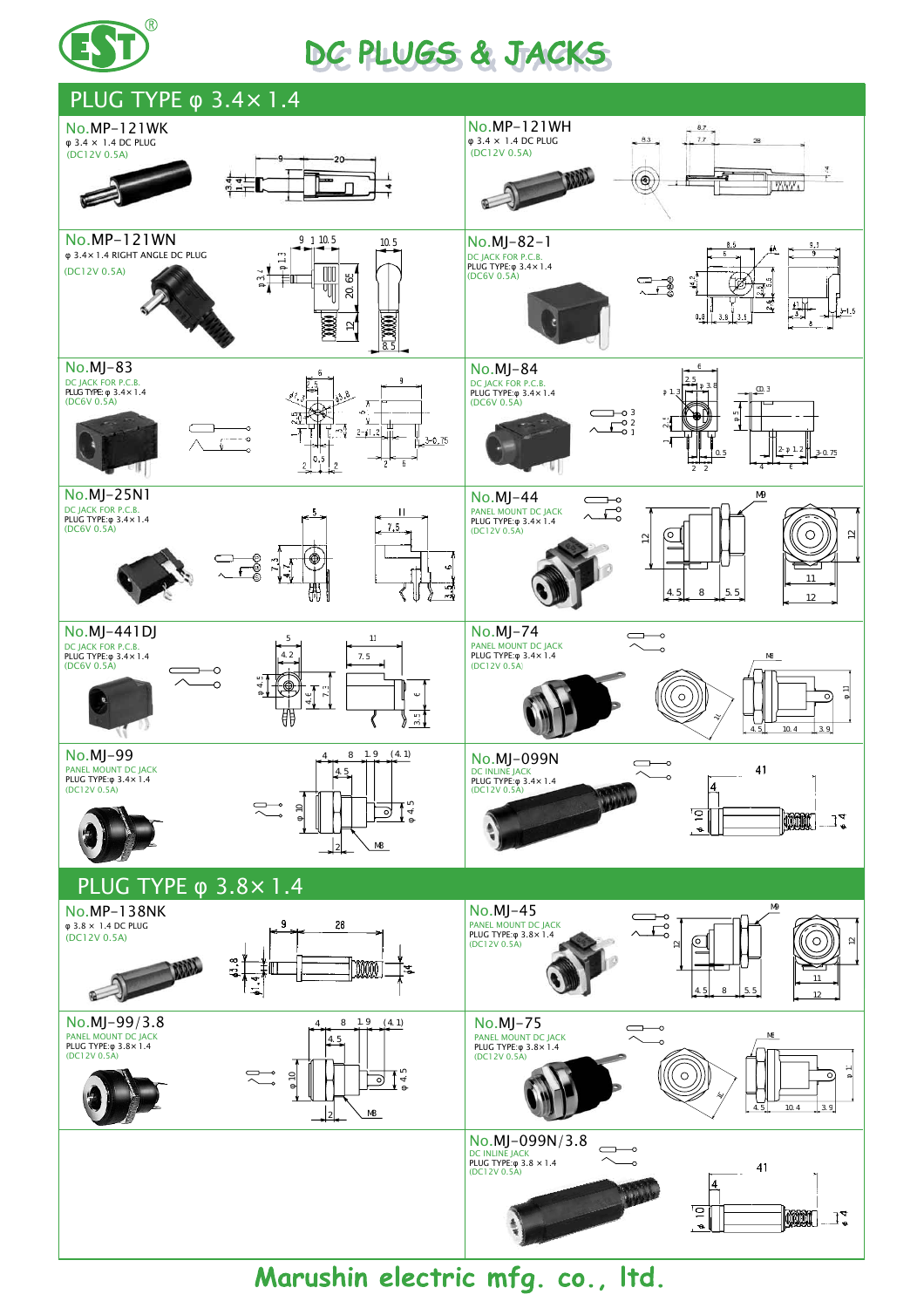

## DC PLUGS & JACKS



Marushin electric mfg. co., Itd.